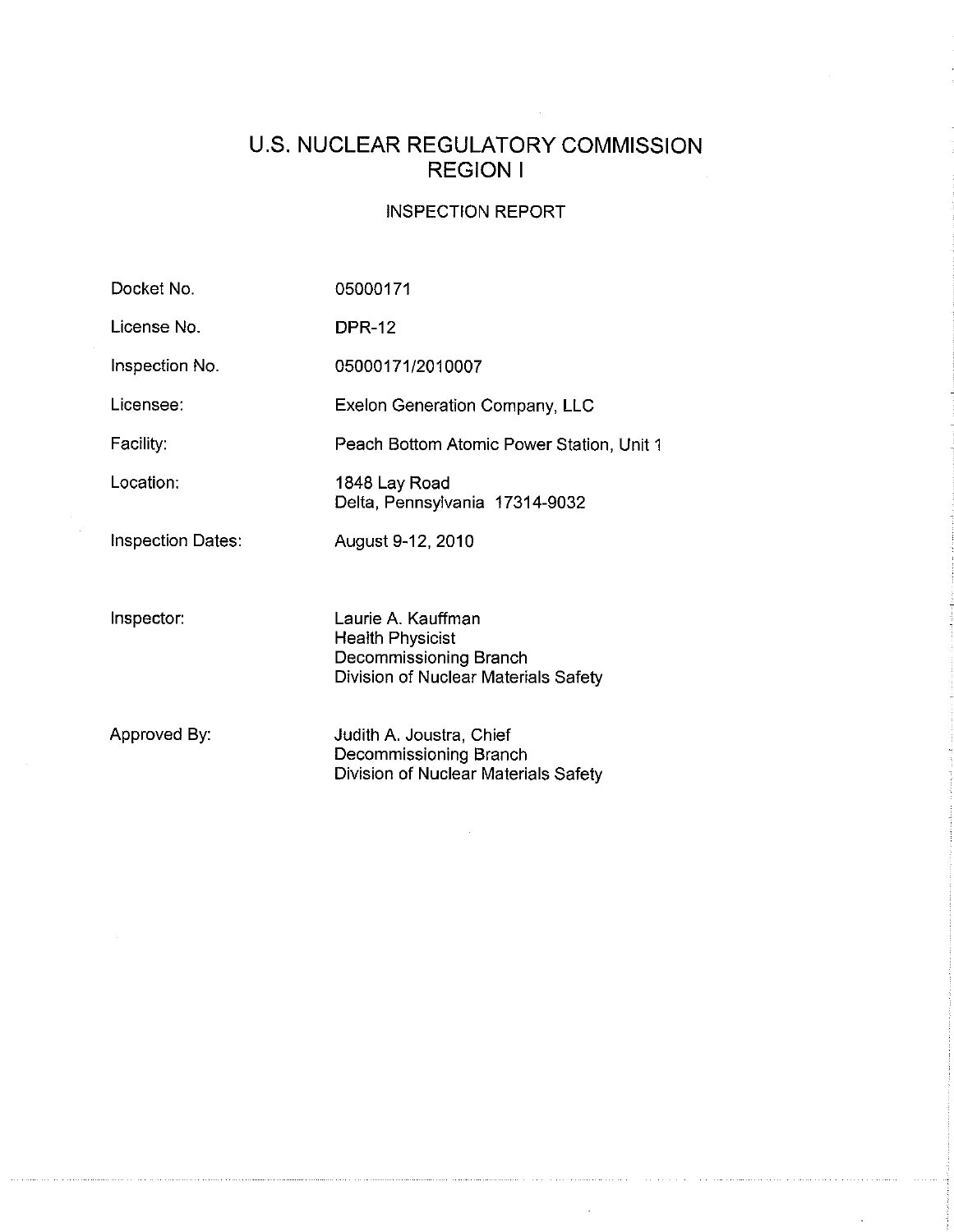### EXECUTIVE SUMMARY

### Exelon Generation Company, LLC Peach Bottom Atomic Power Station (PBAPS), Unit 1 NRC Inspection Report No. 05000171/2010007

A routine announced safety inspection was conducted on August 9-12, 2010, at Peach Bottom Atomic Power Station Unit 1 by a Region I inspector. The scope of the inspection included an evaluation of the organization and management oversight; implementation of safety reviews, design changes and modifications programs; implementation of the self-assessment and corrective action programs; implementation of long-term safe storage (SAFSTOR) program; implementation of the maintenance and surveillance program; implementation of the occupational radiation exposure program; and implementation of the Effluent, Environmental Monitoring and Radioactive Waste and Transportation programs associated with Unit 1 while in SAFSTOR status. Within the scope of this inspection, no safety concerns or violations were identified. A brief summary of each area inspected is described below.

### Organization and Management Oversight

The licensee's organization and management oversight was adequate to support Unit 1 activities. The roles and responsibilities for the Unit 1 activities were consistent with the LS-PB-800, Unit 1 Process Control Program and the Technical Specifications (TS).

#### Safety Reviews, Design Changes, and Modifications

The licensee conducted the safety review and engineering design change screening in accordance with 10 CFR 50.59 requirements.

### Self-Assessment and Corrective Action Programs

The licensee maintained an adequate self-assessment program and effectively utilized the established corrective action program to self-identify, evaluate, and correct issues and problems. Issue reports were properly prioritized and corrective actions were tracked in accordance with approved procedures.

#### **SAFSTOR**

No dismantlement or decommissioning activities were performed since the previous inspection, conducted in April 2009.

### Maintenance and Surveillance

The licensee effectively implemented the preventive maintenance and surveillance program and associated procedures to maintain the Unit 1 facility and monitor ground water leakage into the containment sump in accordance with TS requirements.

ii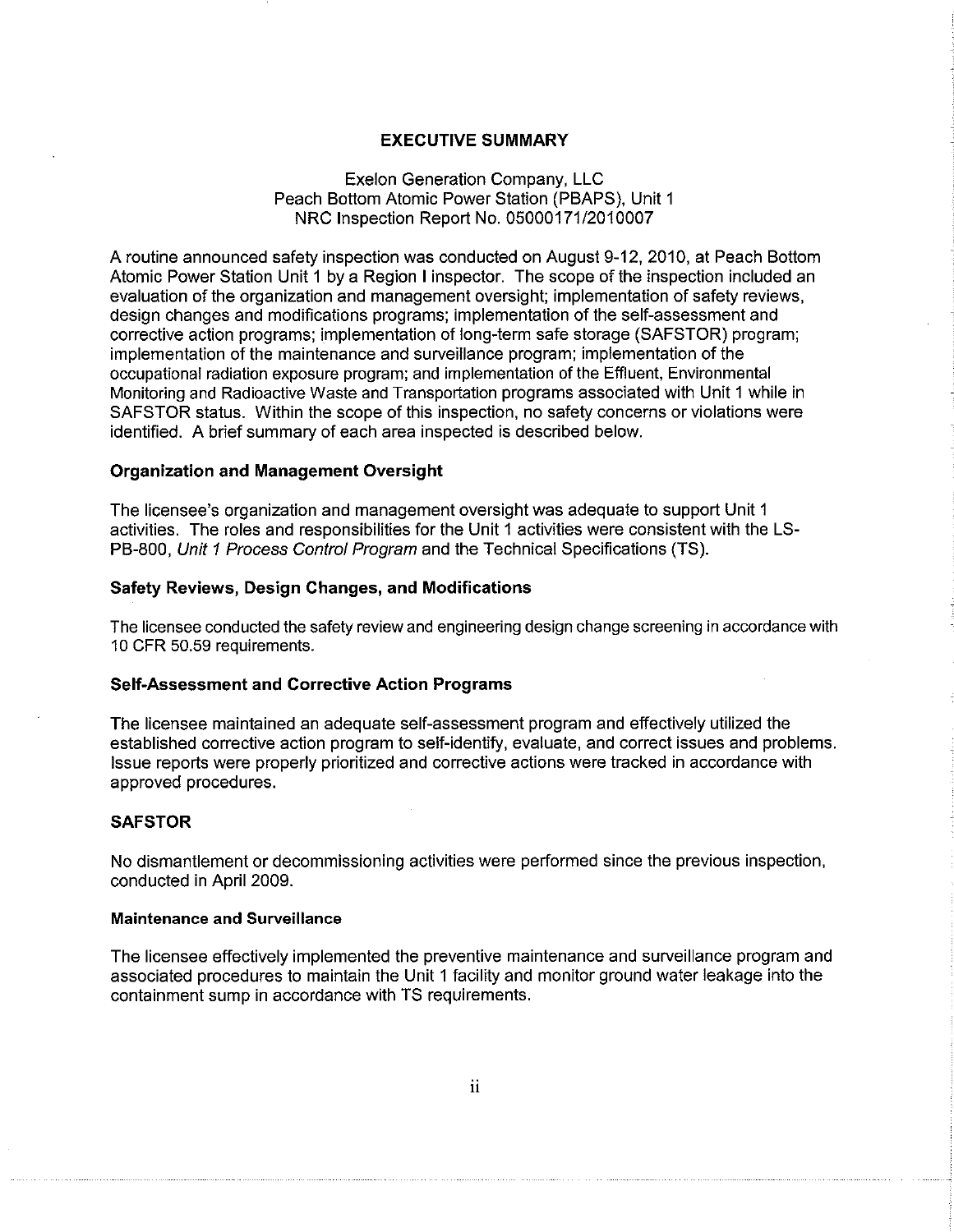### **Occupational Radiation Exposure**

The licensee provided adequate controls to limit exposures of workers to external sources of radiation. Posting and labeling of radioactive materials and radiation areas complied with regulatory requirements. Radiological controls and dose estimates associated with Unit 1 activities were effective to achieve dose goals. Implementation and oversight of the SAFSTOR program was effective for the storage of radioactive material.

### **Effluent, Environmental Monitoring and Radioactive Waste and Transportation**

The licensee effectively implemented and maintained the radioactive effluent controls program, the ground water monitoring program related to Unit 1, the radiological monitoring program, and the radioactive waste management and transportation programs.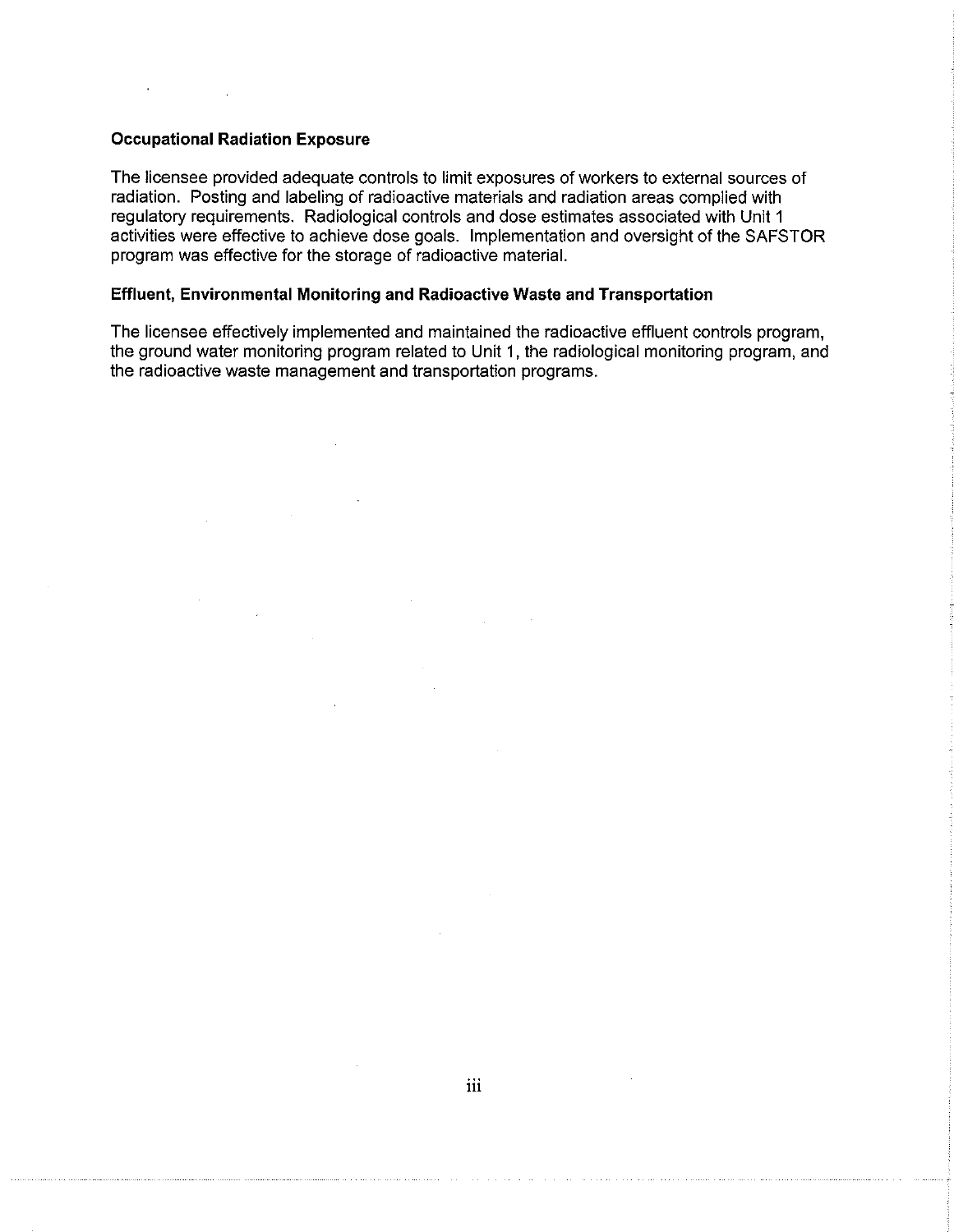### **REPORT DETAILS**

### 1.0 Background

The Peach Bottom Atomic Power Station, (PBAPS) Unit 1 (Unit 1) is a high temperature gas-cooled demonstration power reactor that operated from February 1966 until October 31, 1974, and has been permanently shut down and in safe storage (SAFSTOR) since that time. All fuel has been removed from the reactor and shipped to an offsite facility. The spent fuel pool has been drained and decontaminated, and all radioactive liquids have been removed.

### 2.0 Organization and Management Oversight

### a. Inspection Scope (Inspection Procedure (IP) 36801)

The inspector evaluated the licensee's organization regarding management oversight of SAFSTOR responsibilities for Unit 1, required by Technical Specifications (TS) 2.1 (a). The TS 2.1(a) stipulates that the Peach Bottom Plant Manager maintain the responsibility for administration of all Unit 1 functions. The inspector also reviewed the licensee's procedure LS-PB-800, Unit 1 Process Control Program regarding the roles and responsibilities for the operation, maintenance and control of Unit 1. The inspector discussed organization, management and/or staffing responsibilities as outlined in the TS and the LS-PB-800 procedure.

#### b. Observations and Findings

The licensee made no organization changes since the previous inspection conducted in August 2009. The inspector verified that procedure LS-PB-800 and associated implementing procedures were consistent with the TS. The procedure defines roles and assigns responsibility for the operation, maintenance and control of Unit 1. Implementation of the TS and the LS-PB-800 procedure was adequate.

### c. Conclusions

The licensee's organization and management oversight were adequate to support Unit 1 activities. The roles and responsibilities for the Unit 1 activities were consistent with the LS-PB-800, Unit 1 Process Control Program and the Technical Specifications (TS). No findings of safety significance were identified.

### 3.0 Safety Reviews, Design Changes, and Modifications

### a. Inspection Scope (lP 37801)

The inspector reviewed the Unit 1 Updated Final Safety Analysis Report, Revision 5 (UFSAR), procedure LS-AA-104, Exelon 50.59 Review Process, and conducted interviews with engineering and licensing personnel to evaluate any plant modifications since the previous inspection conducted in August 2009.

1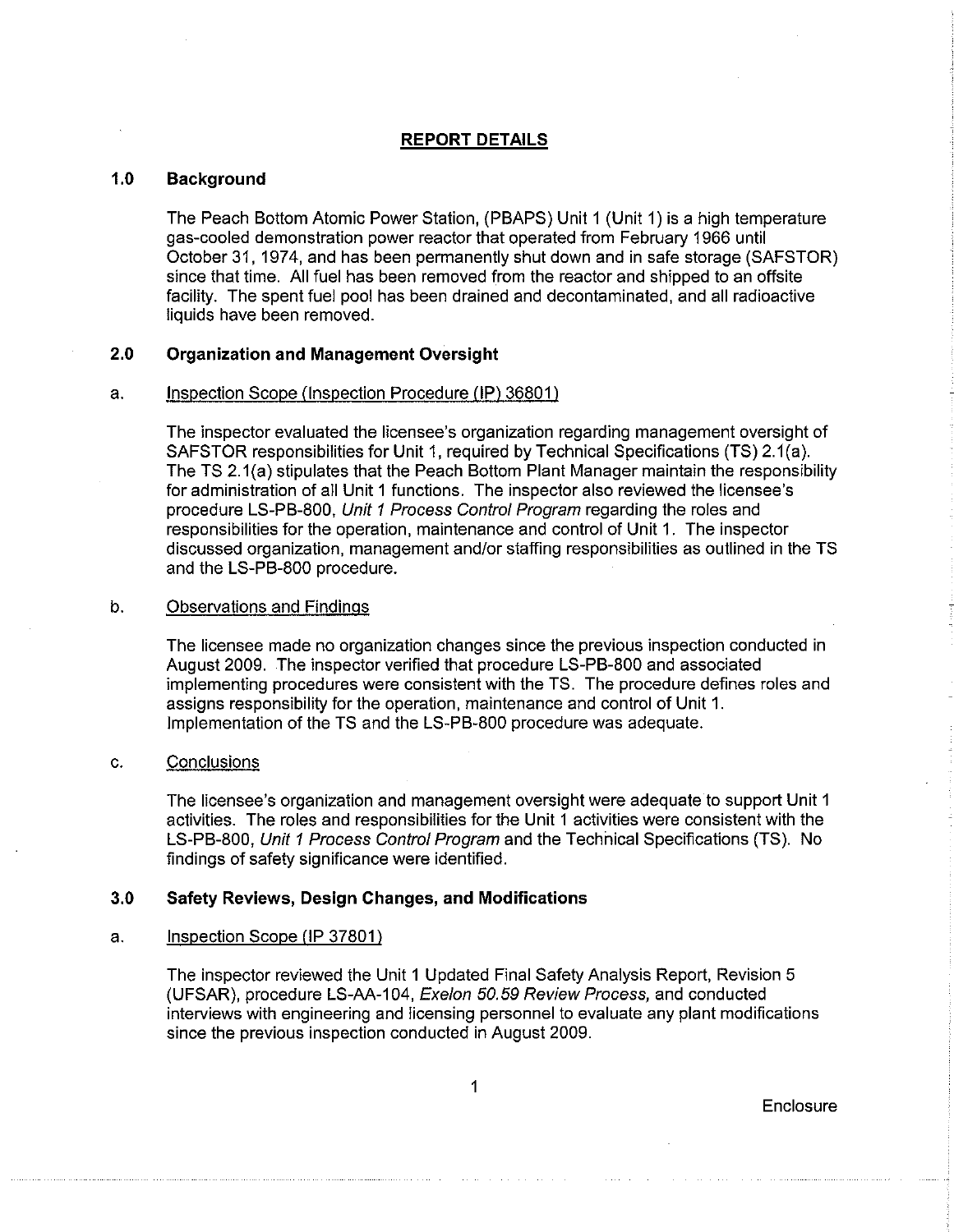### b. Observations and Findings

There were no plant modifications since the previous inspection conducted in August 2009. There are no structures, systems, or components in Unit 1 that perform a safety function because of the non-operating and defueled status of the plant.

#### c. Conclusions

The licensee conducted the safety review and engineering design change screening in accordance with 10 CFR 50.59 requirements. No findings of safety significance were identified.

### **4.0 Self-Assessment and Corrective Action Programs**

### a. Inspection Scope (IP 40801)

The inspector reviewed the self-assessment regarding the SAFSTOR activities at Unit 1. The inspector also reviewed elements of the corrective action program (CAP) for the identification, evaluation, and resolution of problems. The inspector reviewed the procedure, LS-AA-125, Corrective Action Program (CAP), reviewed selected issue reports (IRs) from August 2009 through August 12, 2010, relative to Unit 1 issues, including monitoring for potential water intrusion into the containment vessel.

### b. Observations and Findings

The self-assessment of the Unit 1 SAFSTOR program was conducted May 10-21,2010 using the procedure, LS-AA-126-1005, Check-In Self-Assessments, Revision 4. The self-assessment was conducted to assess whether Unit 1 facility maintenance, monitoring, and safety programs were effective at maintaining public health and safety, and environmental safety, while the plant remains in a SAFSTOR condition. The selfassessment included an evaluation of the previous NRC-identified non-cited violations, the water intrusion evaluation, the FSAR, the TS, and associated procedures. The licensee's self-assessment was thorough and sufficiently detailed to identify strengths and weaknesses related to the Unit 1 facility.

Regarding the CAP, the priority for addressing issue reports and implementation of corrective actions was adequate and based upon safety significance. Corrective actions were implemented to address identified issues, and were being tracked to closure using the licensee's corrective action program.

### c. Conclusions

The licensee maintained an adequate self-assessment program and effectively utilized the established corrective action program to self-identify, evaluate, and correct issues and problems. The IRs were properly prioritized and the corrective actions were tracked in accordance with approved procedures. No findings of safety significance were identified.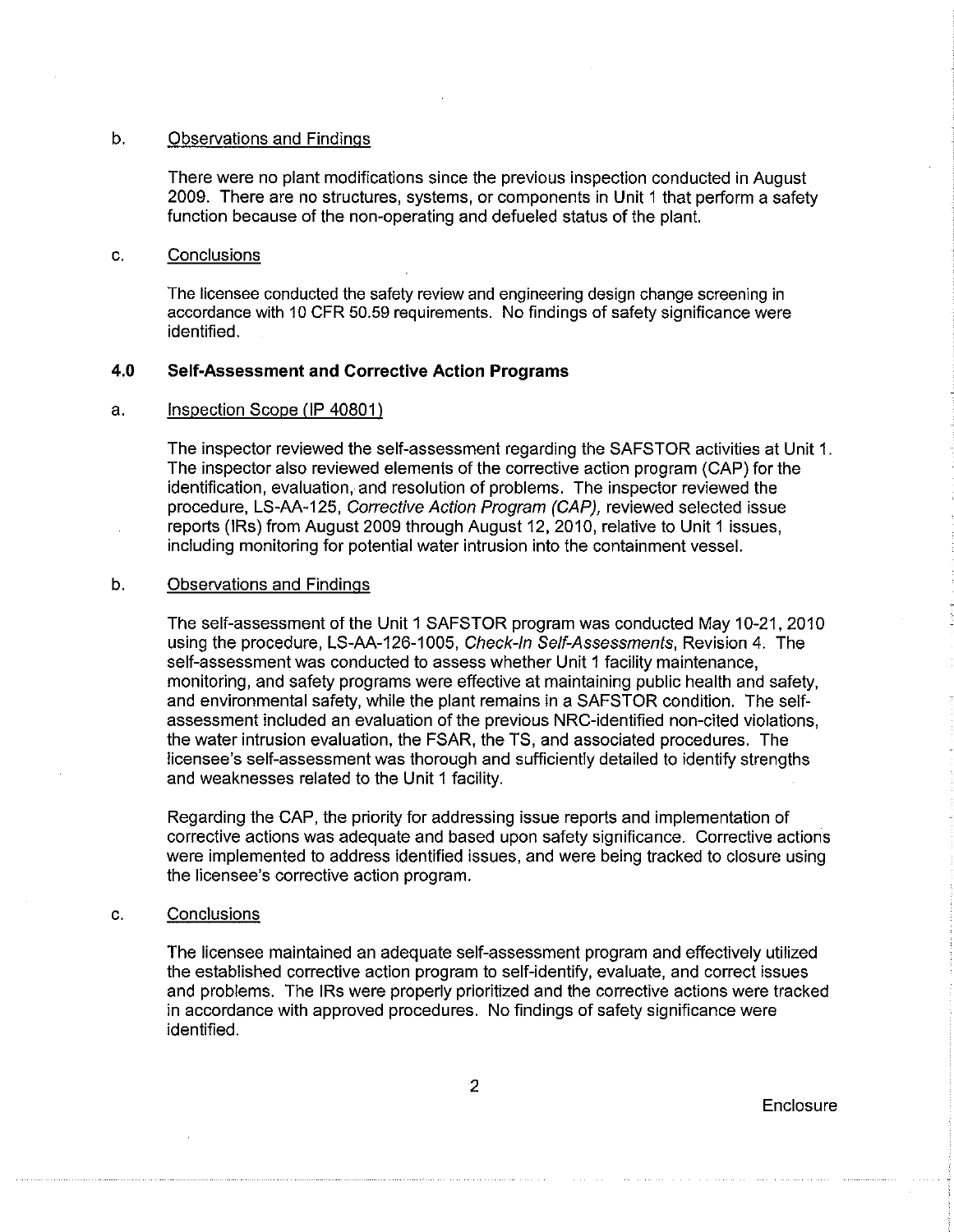### 5.0 **SAFSTOR**

### a. Inspection Scope (IP 71801)

The inspector reviewed the licensee's current decommissioning status with respect to the LS-PB-800, Unit 1 Process Control Program procedure and the TS.

#### b. Observations and Findings

Unit 1 is currently in the SAFSTOR condition. The licensee informed the inspector that they plan to actively decommission Unit 1 in conjunction with the decommissioning of Unit 2 and Unit 3 after those Units have been permanently shutdown.

#### c. Conclusions

No dismantlement or decommissioning activities were performed since the previous inspection, conducted in April 2009. No findings of safety significance were identified.

### 6.0 **Maintenance** and **Surveillance**

#### a. Inspection Scope (lP 62801)

The inspector evaluated the maintenance and surveillance program related to the implementation of the semi-annual surveillance test (ST), ST-H-099-960-2, Unit 1 Exclusion Area Semi-Annual Inspection, Revision 17. The inspector selected portions of the ST to ensure that the licensee verifies that the Unit 1 exclusion area barriers and personnel access doors to the containment vessel, the radioactive waste building, and the spent fuel pool building are locked and intact (TS 2.1.b.1); verifies that water accumulation in the containment sump is less than 500 gallons (TS 2.1.b.9.), and assesses the material condition of the Unit 1 facility (TS 2.3.b.1), including the containment vessel, the radioactive waste building, and the spent fuel pool building.

#### b. Observations and Findings

The inspector observed the licensee conduct visual inspections to assess the material condition of the containment vessel, the radioactive waste building, and the spent fuel building. The inspector observed that the Unit 1 exclusion area barriers and personnel access doors to the containment vessel, the radioactive waste building, and the spent fuel pool building are locked and intact. The inspector observed the licensee check for water intrusion and verify that the accumulation of water in the containment sump was less than 500 gallons. During the plant tour on August 10, 2010, there was approximately five gallons of ground water in the containment sump. Also during the plant tour, the inspector discussed with the chemistry manager the licensee's procedure for quarterly monitoring of ground water intrusion into the containment sump. The licensee indicated that if any water is observed in the sump, it is manually pumped into a 55-gallon drum. The licensee pumps, processes, and discharges the water through the Unit 2 radioactive waste processing system using the radioactive discharge procedure,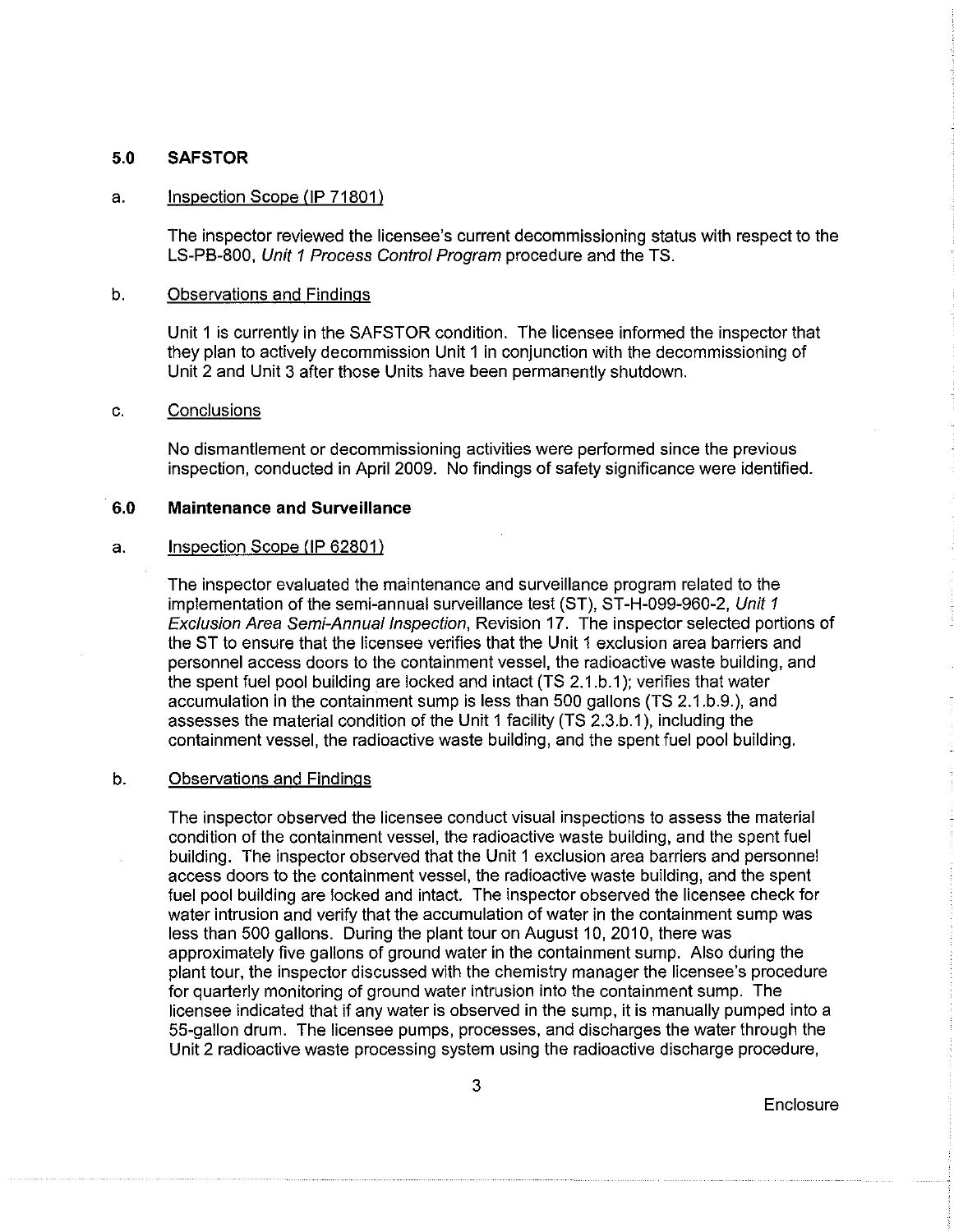ST-C-095-805-2, Liquid Radwaste Discharge, Revision 13. The inspector reviewed and assessed the completed ST records from January 2010 to August 12, 2010 and determined that the license implemented its maintenance and surveillance program according to the ST and the applicable TS requirements.

### c. Conclusions

The licensee effectively implemented the preventive maintenance and surveillance program and associated procedures to maintain the Unit 1 facility and monitor ground water leakage into the containment sump in accordance with TS requirements. No findings of safety significance were identified.

### 7.0 **Occupational Radiation Exposure**

#### a. Inspection Scope (IP 83750)

The inspector evaluated implementation of the occupational exposure program to determine the licensee's capability to monitor and control radiation exposure to employees, and to determine the adequacy of the radiation protection program. The inspector also evaluated the radiation protection program related to the implementation of the semi-annual ST, ST-H-099-960-2, "Unit 1 Exclusion Area Semi-Annual Inspection, Revision 17 and associated records from January 2010 to August 12, 2010.

#### b. Observations and Findings

The radiologically controlled areas were appropriately posted and labeled for radioactive material. Radiological postings were readily visible, well-maintained, and reflected radiological conditions. The radiological survey maps and related information maintained at the Unit 1 access point were current. The radiation work permits (RWP) were commensurate with the radiological significance of the tasks and included the appropriate exposure control measures for the safe implementation of the activities. The RWP dose totals were below the dose goal totals for 2009 and January 2010 through June 2010. The inspector observed the licensee implement the exclusion area ST, which included the performance of radiation survey measurements, surface contamination surveys, and air particulate samples in the containment vessel. The inspector assessed radiation worker practices, radiological postings and barriers, and access controls to the containment vessel, the radioactive waste building, and the spent fuel pool building. The inspector determined that the licensee had verified that the radiation levels in the containment vessel, the spent fuel pool building and the radioactive waste building were less than 0.2 millirem per hour (mrem/hr), and that smearable contamination levels were less than 1000 disintegrations per minute per 100 square centimeters (1000 dpm/100  $\text{cm}^2$ ) for beta and gamma radiation.

#### c. Conclusions

The licensee provided adequate controls to limit exposures of workers to external sources of radiation. Posting and labeling of radioactive materials and radiation areas complied with regulatory requirements. Radiological controls and dose estimates

**Enclosure** 

4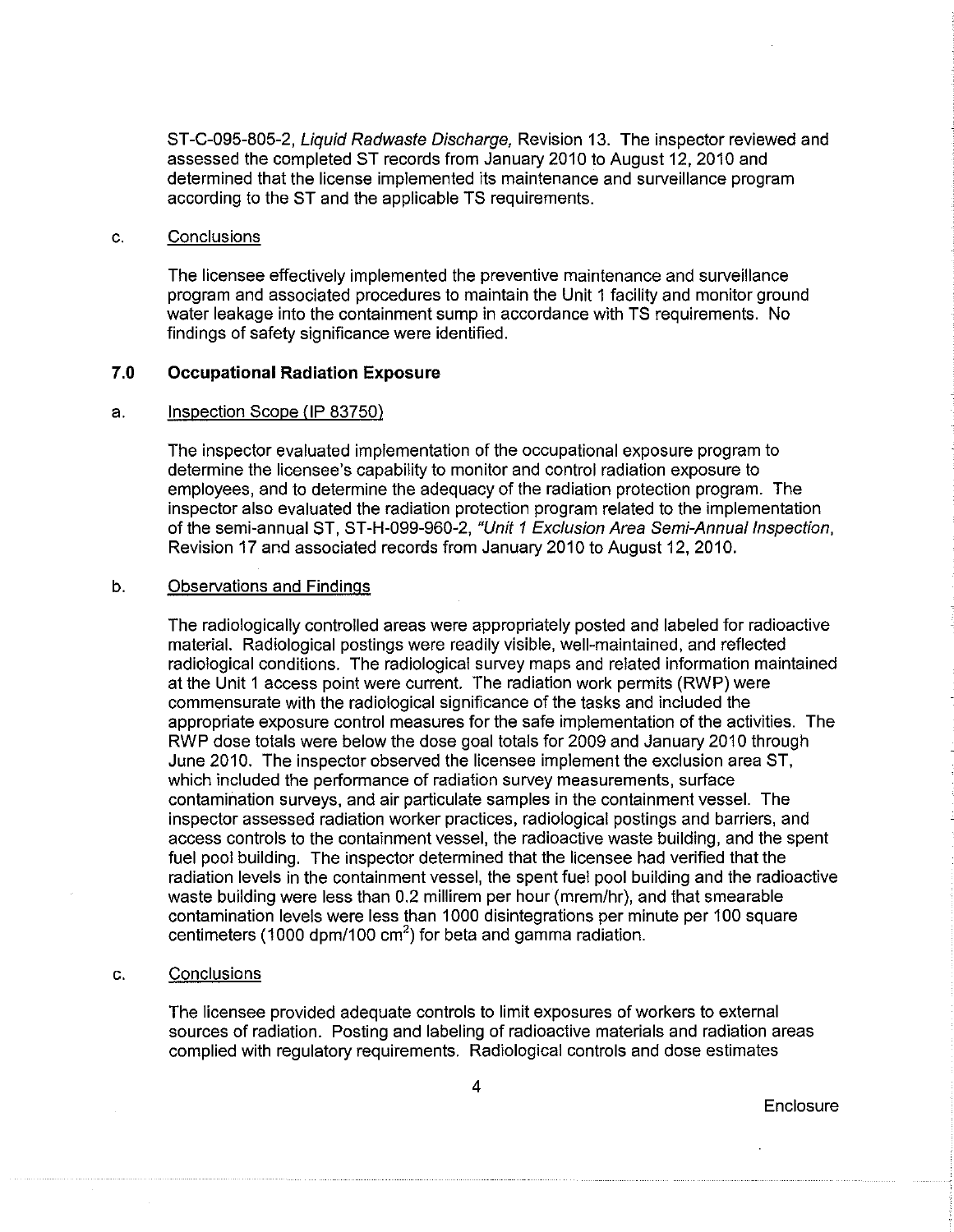associated with Unit 1 activities were effective to achieve dose goals. Implementation and oversight of the SAFSTOR program was effective for the storage of radioactive material. No findings of safety significance were identified.

### **8.0 Effluent and Environmental Monitoring Programs**

#### a. Inspection Scope (IP 84750)

The inspector evaluated the radioactive effluent control and the site radiological environmental monitoring programs. The evaluation included a review of the annual PBAPS Unit 1 Decommissioning Status Report for 2009. dated May 7, 2010, required by TS 2.4.a. The inspector reviewed the radioactive liquid release permits, the analytical sample results, and the projected doses to the public associated with the ground water in-leakage into the containment sump. The inspector also evaluated the ground water monitoring program and the radiological environmental monitoring program, including the analytical results associated with samples of shoreline sediment, fish, and water from January 2010 through June 2010. The inspector verified that the licensee complied with the requirements of 10 CFR Part 20, Appendix B, and 10 CFR Part 50, Appendix I.

#### b. Observations and Findings

The annual report contained a summary of the status of the Unit 1 facility, including radiation survey results, quantities of radioactive effluents released, results of water analyses from the containment vessel, and performance of security and surveillance measures. The inspector determined that the annual report met the reporting requirements of TS 2.4.a.

The radioactive liquid effluent release permits were completed according to TS 2.1.b.7 and the radioactive discharge procedure, ST-C-095-805-2, Liquid Radwaste Discharge, Revision 13. From a review of the analytical data, the inspector verified that the projected doses to the public were well below TS limits and were performed in accordance with the Offsite Dose Calculation Manual and the Code of Federal Regulations (10 CFR 50.36a) for maintaining doses to the public from radioactive effluents as low as is reasonably achievable.

During the period August 2009 through August 2010, the licensee removed water from the containment sump using procedure, RW-PB-900, Revision 0, Movement of Water Containing Tritium from Unit 1 Exclusion Area to PBAPS Radwaste System. The licensee pumped the water from the sump into drums and transferred the drums to the Unit 2 radioactive waste building. The licensee processed this water through the Unit 2 radioactive waste processing system and discharged it in batch releases using procedure, ST -C-095-805-2, Liquid Radwaste Discharge, Revision 13. The inspector reviewed the licensee's liquid radwaste discharge permits and determined that the licensee followed the required procedure. The licensee used the appropriate dilution volumes and flows and ensured that the water would be discharged according to the applicable 10 CFR Part 20 and Part 50 requirements. The inspector verified that the total effective dose equivalent to the public as a result of this effluent release was a small fraction of the applicable limit in 10 CFR Part 20.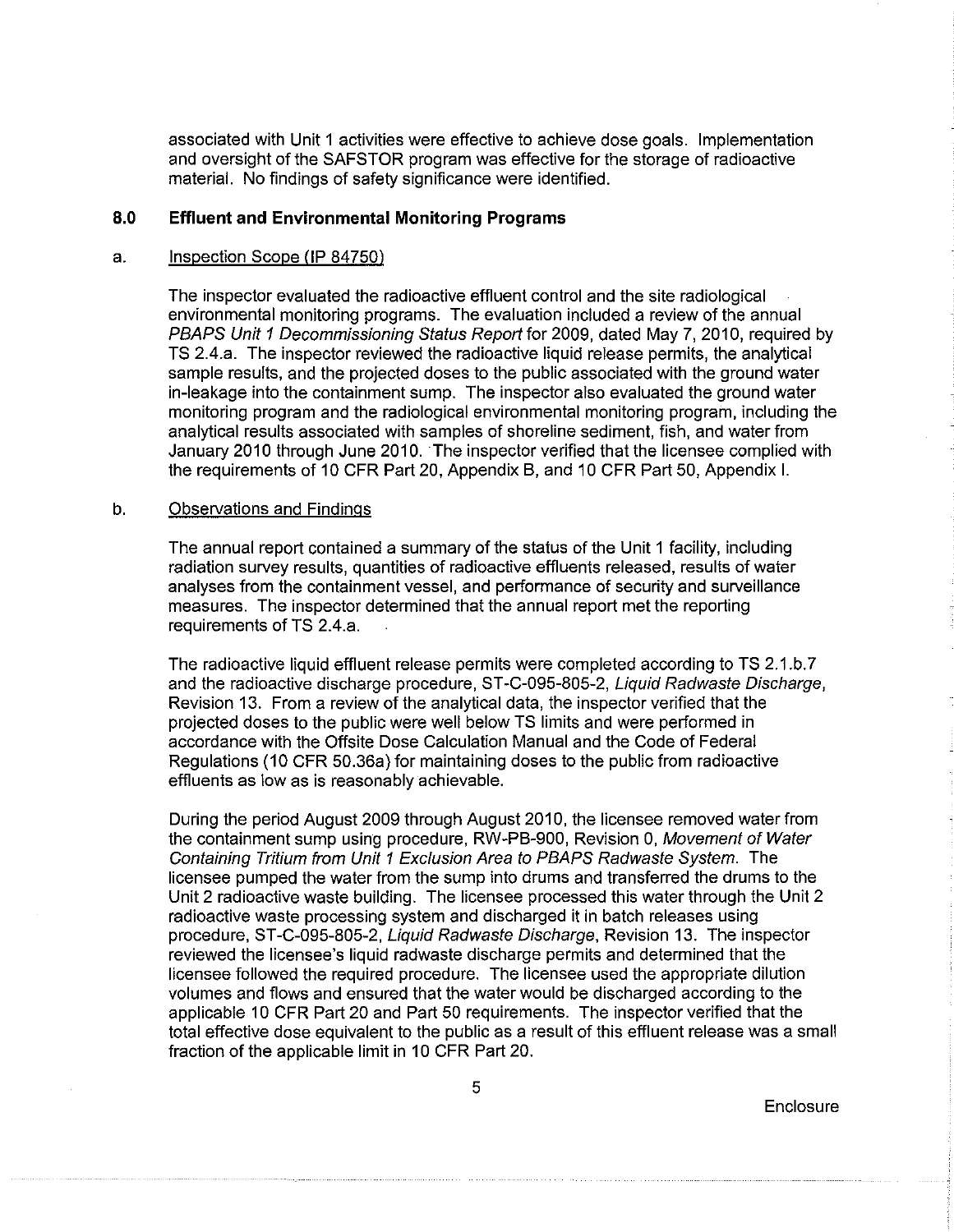The inspector reviewed the radiological analytical results of water sampled from the monitoring wells near Unit 1 during August 12, 2009 through August 12, 2010. The inspector determined that the samples were collected according to procedure, CY-PB-170-4160, Station RGPP Controlled Sample Point Parameters and were analyzed by a contract laboratory. The well water sample results were less than the lower limit of detection (200 pCi/L) for tritium. The analytical results of the monitoring well water samples indicate that the regulatory liquid release limit for tritium, as specified in 10 CFR Part 20, Appendix B, Table 2, Column 2, was not exceeded. Also based on the analytical results, the inspector verified that the total effective dose equivalent to the public was below the regulatory limit of 0.1 rem in one year.

The analytical results for shoreline sediment, fish, and water from January 2010 through June 2010 for the radiological environmental monitoring program indicated that no significant radioactivity was identified in fish and the environment.

#### c. Conclusions

The licensee effectively implemented and maintained the radioactive effluent controls program, the ground water monitoring program, and the radiological monitoring program. No findings of safety significance were identified.

### **9.0 Solid Radioactive Waste Management and Transportation of Radioactive Materials**

### a. Inspection Scope (IP 86750)

The inspector evaluated the radioactive waste management and transportation programs to determine if there had been any radioactive waste shipments from the Unit 1 facility for offsite disposal.

#### b. Observations and Findings

The inspector reviewed the shipping logs and contamination survey results from August 2009 through August 12, 2010 and interviewed the radioactive waste supervisor. The results indicated that the smearable contamination levels were less than 1,000 dpm/ 100 $cm<sup>2</sup>$  for beta and gamma radiation. Based on these results, the licensee did not generate radioactive waste and therefore, did not ship radioactive waste from the Unit 1 facility for offsite disposal.

#### c. Conclusions

The licensee effectively implemented the radioactive waste management and transportation programs. No findings of safety significance were identified.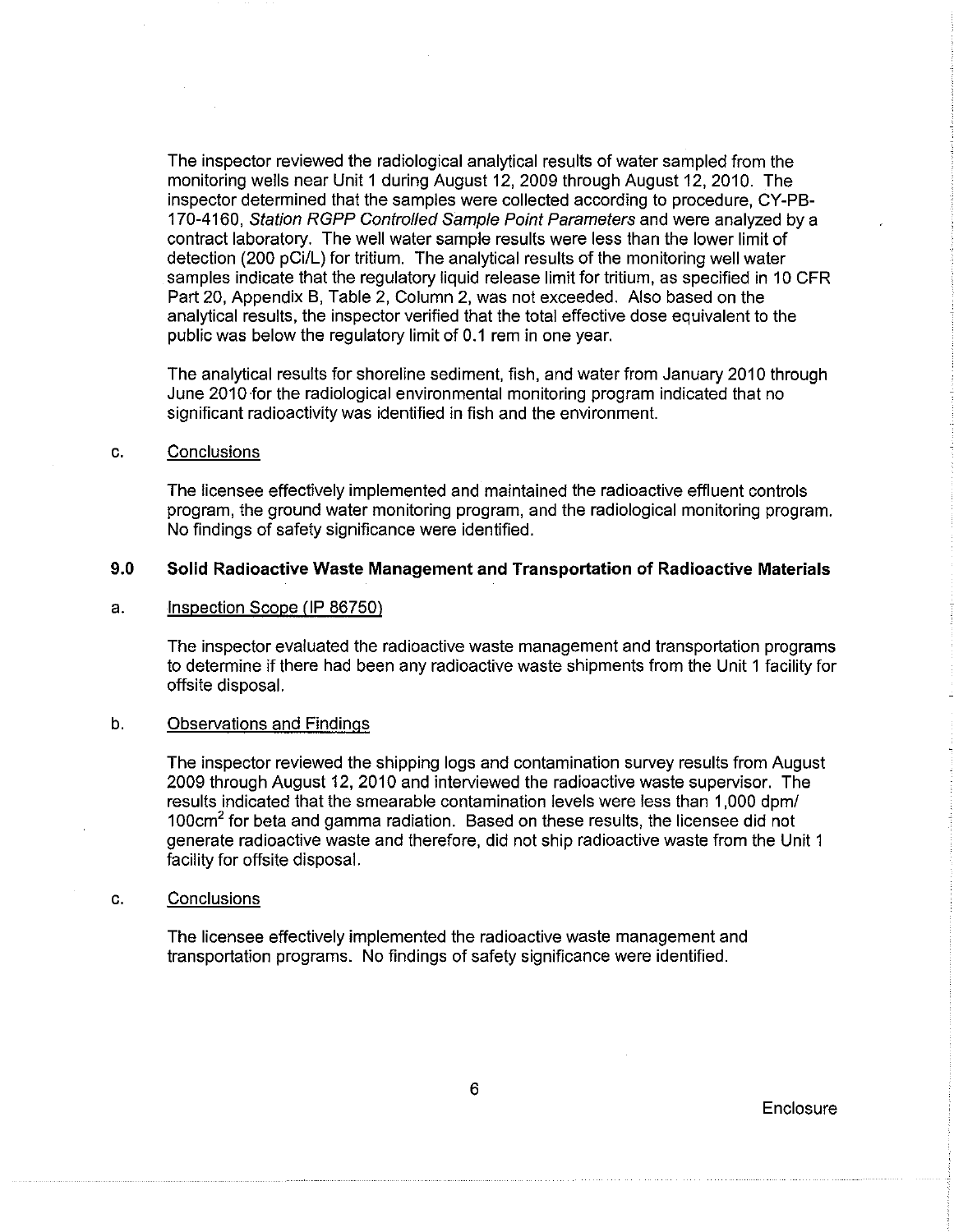## **Exit Meeting Summary**

 $\ddot{\phantom{a}}$ 

**On** August 12, 2010, the inspector presented the inspection results to Garey Stathes, Plant Manager, and other members of the licensee's staff. Mr. Stathes acknowledged the inspection findings. The inspectors confirmed that proprietary information was not provided or examined during the inspection.

 $\label{eq:2.1} \frac{1}{2} \int_{\mathbb{R}^3} \frac{1}{\sqrt{2}} \, \frac{1}{\sqrt{2}} \, \frac{1}{\sqrt{2}} \, \frac{1}{\sqrt{2}} \, \frac{1}{\sqrt{2}} \, \frac{1}{\sqrt{2}} \, \frac{1}{\sqrt{2}} \, \frac{1}{\sqrt{2}} \, \frac{1}{\sqrt{2}} \, \frac{1}{\sqrt{2}} \, \frac{1}{\sqrt{2}} \, \frac{1}{\sqrt{2}} \, \frac{1}{\sqrt{2}} \, \frac{1}{\sqrt{2}} \, \frac{1}{\sqrt{2}} \, \frac{1}{\sqrt{2}} \,$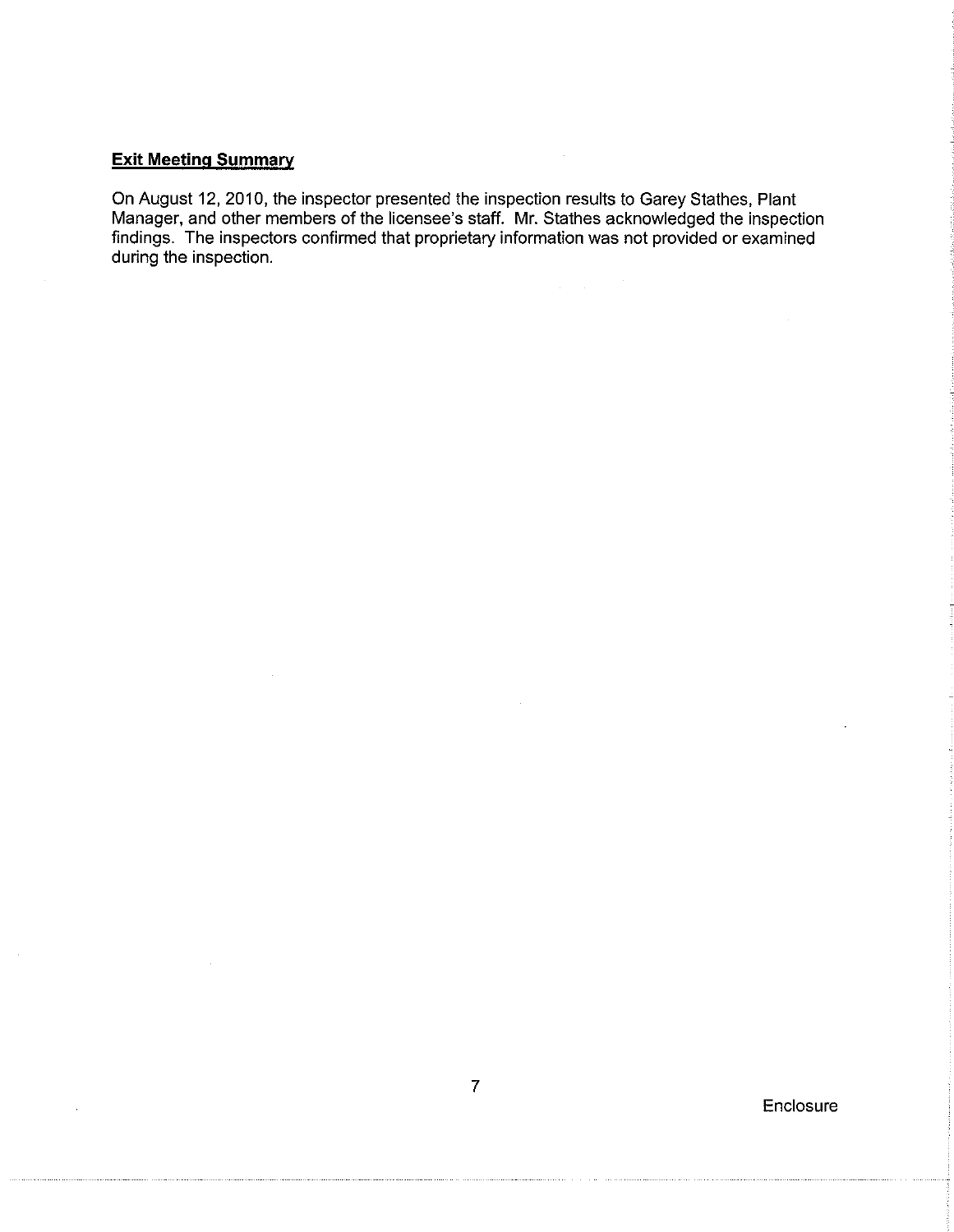#### A-1

### **SUPPLEMENTAL INFORMATION**

### **PARTIAL LIST OF PERSONS CONTACTED**

#### Licensee

J. Armstrong, Regulatory Affairs Manager

A. Czyzewics, Chemistry Engineer

D. Foss, Senior Regulatory Affairs Engineer

D. Hines, Radiation Protection Supervisor

R. Holmes, Radiation Protection Manager

C. Howell, Mechanical Design Engineer

L. Lucas, Chemistry Manager

H. McCrory, Radiation Protection Technical Support Manager

**T.** McDonald, Radiation Protection Technician

S. Minnick, Nuclear Oversight Manager

M. Moonitz, Radiation Protection Technician

R. Poteet, Radiation Protection Technician

M. Ross, Radwaste and Environmental Supervisor

**F.** Saponaro, FIN Team

K. Shelly, Maintenance

R. Smith, Regulatory Affairs Engineer

G. Stathes, Plant Manager

G. Swayne, Enercon, Chemistry contractor

**F.** Young, Maintenance

J. Zellers, FIN Team

### **INSPECTION PROCEDURES USED**

36801 Organization, Management, and Cost Controls at Permanently Shutdown Reactors

37801 Safety Reviews and Design Changes

40801 Self Assessment and Corrective Action

62801 Maintenance and Surveillance at Permanently Shutdown Reactors

71801 Decommissioning Performance and Status Reviews

83750 Occupational Radiation Exposure

84750 Radioactive Waste Treatment and Effluent and Environmental Monitoring

86750 Solid Radioactive Waste Management and Transportation

**Attachment**